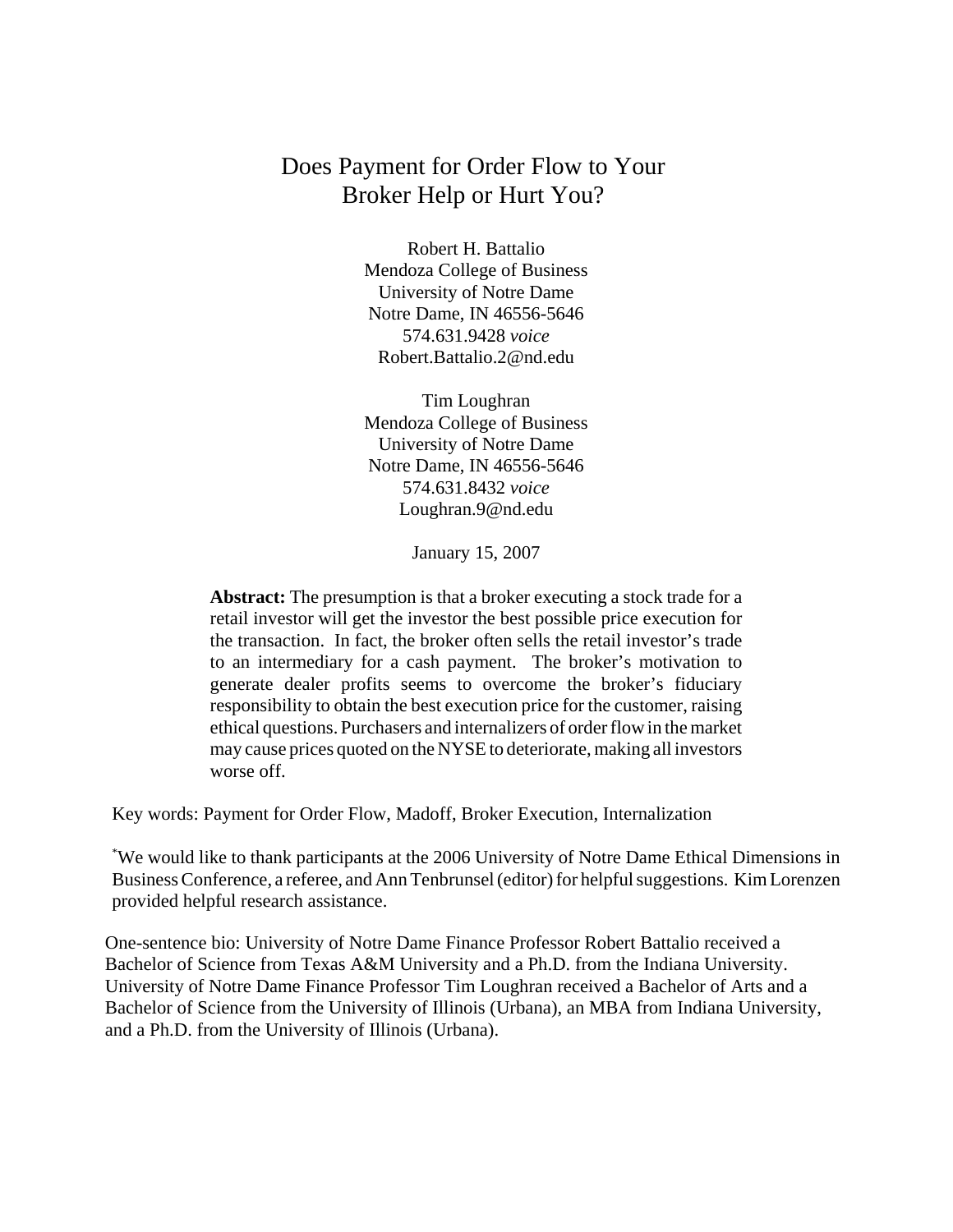#### **Does Payment for Order Flow to Your Broker Help or Hurt You?**

The core of this paper attempts to analyze four different ethical issues relating to payment for order flow. Briefly, payment for order flow occurs when a broker sells his or her client's stock trade order to an intermediary for a cash payment. The four main questions addressed in the paper are: is it unethical to "cherry pick" customers; is it always 'buyer' beware; is there such a thing as too much profit; and is the assumption that competition and transparency will resolve ethical issues erroneous?

Stock brokers provide retail investors with access to trading venues like the New York Stock Exchange (NYSE). Retail investors seeking to buy or sell shares of a stock listed and traded on the NYSE pay the broker a commission for completing the trade. Beyond providing access to a trading venue, brokers have a fiduciary responsibility to help their customers get the best possible execution prices. Best execution price simply means the highest possible price if the customer is selling shares or the lowest possible price if the client is purchasing shares. Macey and O'Hara (1997) note that "the obligation to give customers the benefits of best execution of orders is one of the most well-established principles of securities law."

Before 1983, the broker's job was pretty easy – she would route orders to trade shares of NYSE-listed stock to the floor of the NYSE, where the stock's specialist would announce to members of the trading crowd that an order to trade shares had arrived. After announcing the arrival of a buy order, the specialist would then compete with the members of the trading crowd and with other pending orders to sell shares to the incoming order. The party offering to sell shares at the lowest price was allowed to complete the trade.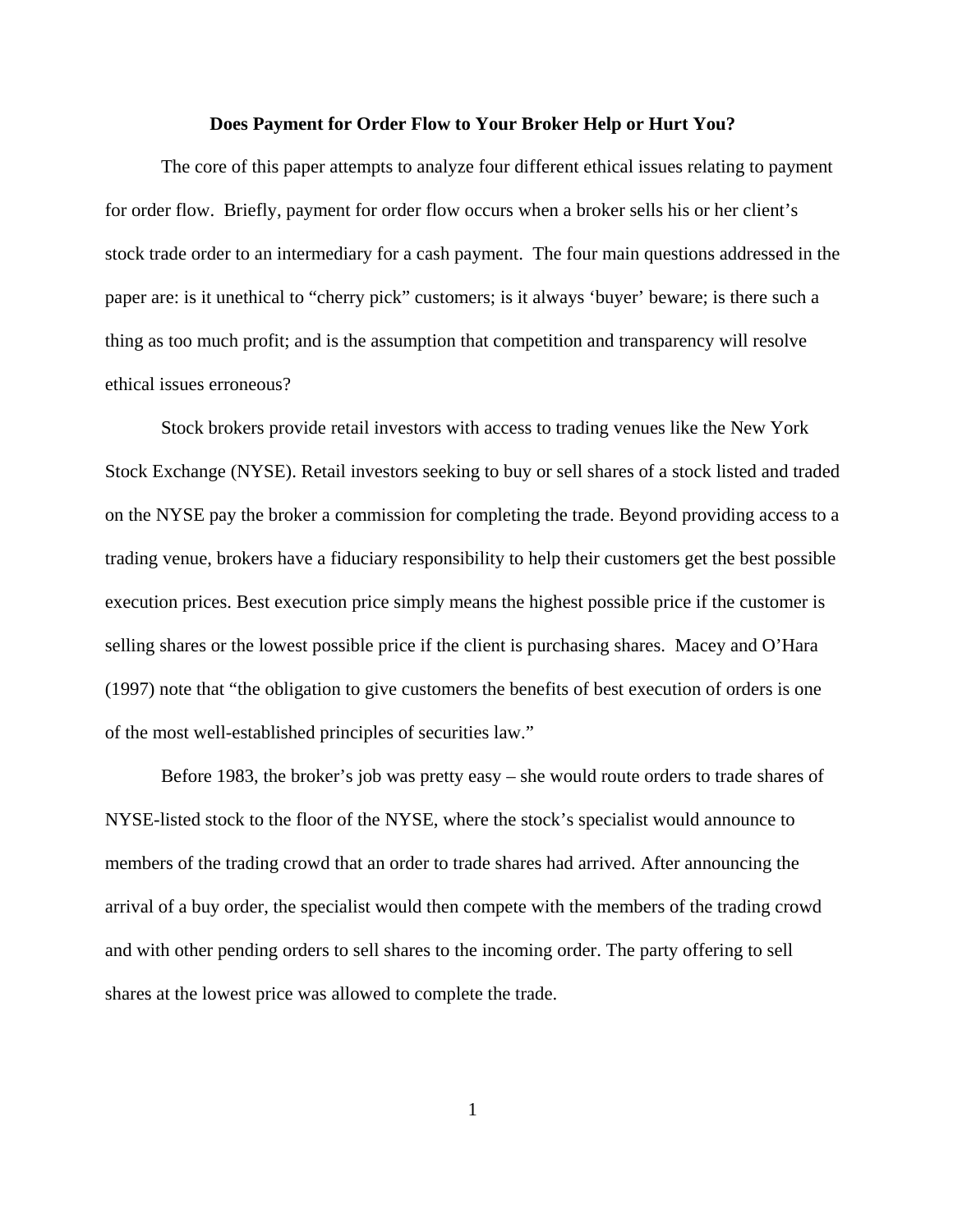In 1975, Congress directed the Securities and Exchange Commission (the regulator of stock exchanges in the United States) to "amend any restrictions which imposed an unnecessary or inappropriate burden on competition" between venues seeking to facilitate trades in NYSElisted securities. In response, the Securities and Exchange Commission (SEC) required trading venues to broadcast real-time quote and trade information to the public, and in 1983, retail investors and competitors of the NYSE were for the first time able to see that information. The availability of this information made it possible for specialists on regional stock exchanges (like the Chicago Stock Exchange) and dealers competing in the Nasdaq Stock Market (like Bernard L. Madoff Investment Securities) to guarantee that orders to trade NYSE-listed securities would be executed at prices that were at least as good as those broadcast by the NYSE.

For example, suppose that at 10:00 am, the NYSE broadcasts that its specialist is willing to buy up to 10,000 shares of IBM stock at a price of \$50.00 (the bid price) and she is willing to sell up to 50,000 shares of IBM stock at a price of \$50.125 (the ask price). With these real-time quotes, the specialist on the Chicago Stock Exchange could guarantee to brokers that it would execute a retail market order to buy 500 shares of IBM at a price of \$50.125 or sell 500 shares at a price of \$50.00. It is important to note that the specialist on the Chicago Stock Exchange is simply free riding on the NYSE quoted prices. The Chicago specialist is not providing any assistance in the price discovery process for IBM stock.

To induce brokers to consider execution of their retail market orders away from the NYSE, competing venues had to do more than simply guarantee that orders to trade shares of NYSE-listed stocks would be executed at the ask and bid prices posted by the NYSE. Rather than post more aggressive bid and ask prices (which would assist in the price discovery process for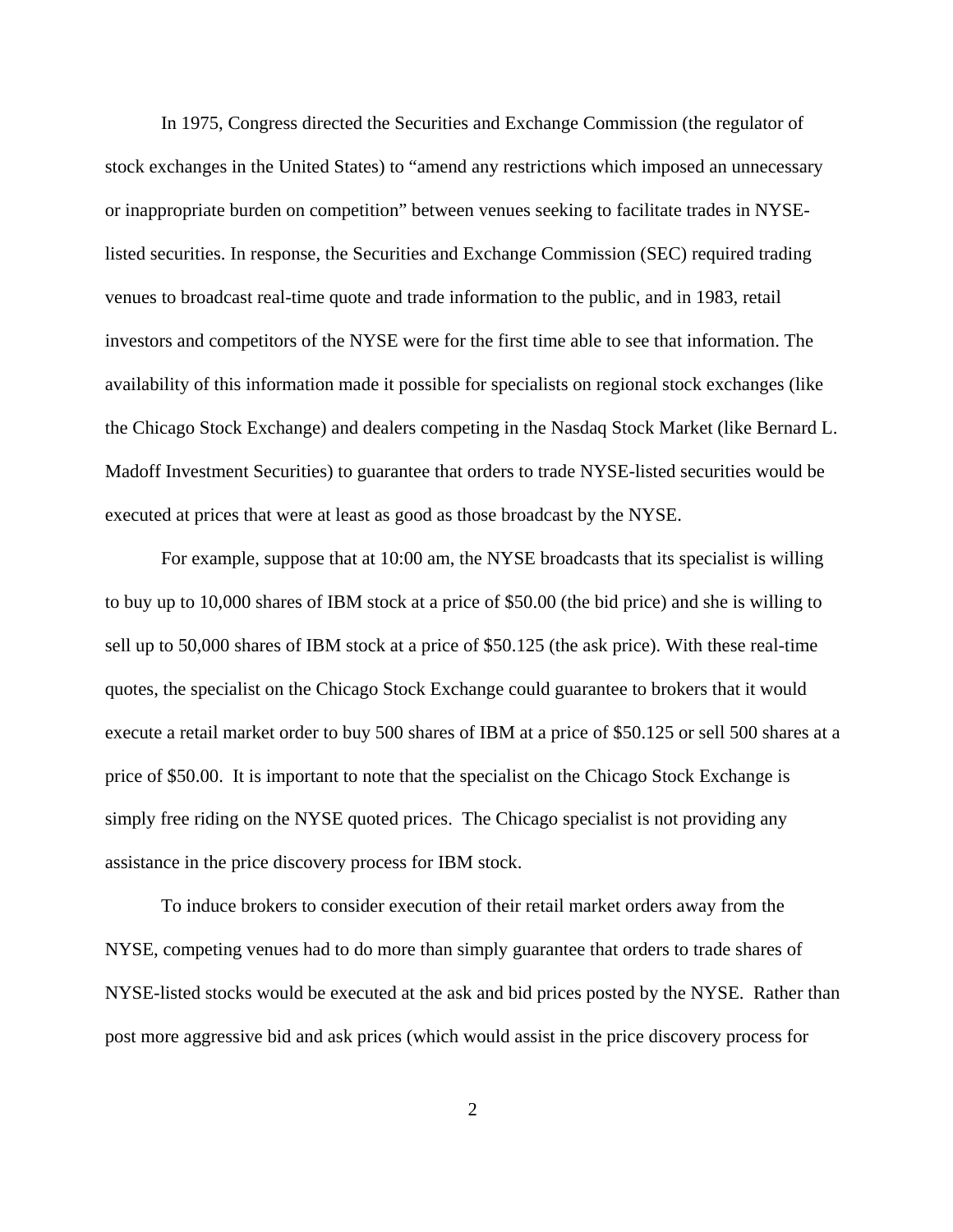financial markets), the NYSE's competitors decided to target certain clienteles and charge them lower fees to execute their orders.

While the NYSE *charged* anywhere from \$0.01 to \$0.03 per share to execute retail market orders, Bernard L. Madoff Investment Securities (Madoff) entered the market in the early 1980s by offering to *pay* brokers \$0.01 per share to execute retail market orders under 5,000 shares that were not submitted by professional traders at prices not worse than the NYSE's bid and ask prices.

To understand how firms like Madoff could offer to pay brokers to execute their retail market orders, one must understand the economics of market making. Imagine a world where investors are buying and selling shares of Acme stock. Assume first that everyone agrees Acme stock is worth \$10.05 per share; that investors trade Acme stock only for liquidity reasons; and that it is very costly for a retail investor seeking to buy Acme stock to locate a retail investor seeking to sell Acme stock. Trading for liquidity reasons simply means selling when you need money and buying when you have extra money.

If we then introduce a single market maker (to resemble the time before real-time trades and quotes were broadcast to the world), and allow her to buy and sell shares of stock for retail investors, what bid and ask prices would she quote? That is, at what price would she be willing to buy or sell shares of Acme stock? Before 1997, market makers could post only quotes that were multiples of \$0.125 (an eighth of a dollar).

The pricing of U.S. equities in eighths of a dollar traces its root to the Spanish dollar minted centuries ago. The Spanish dollar, in the late  $18<sup>th</sup>$  century, effectively served as the world's currency. One interesting aspect of the Spanish dollar was that it was often physically cut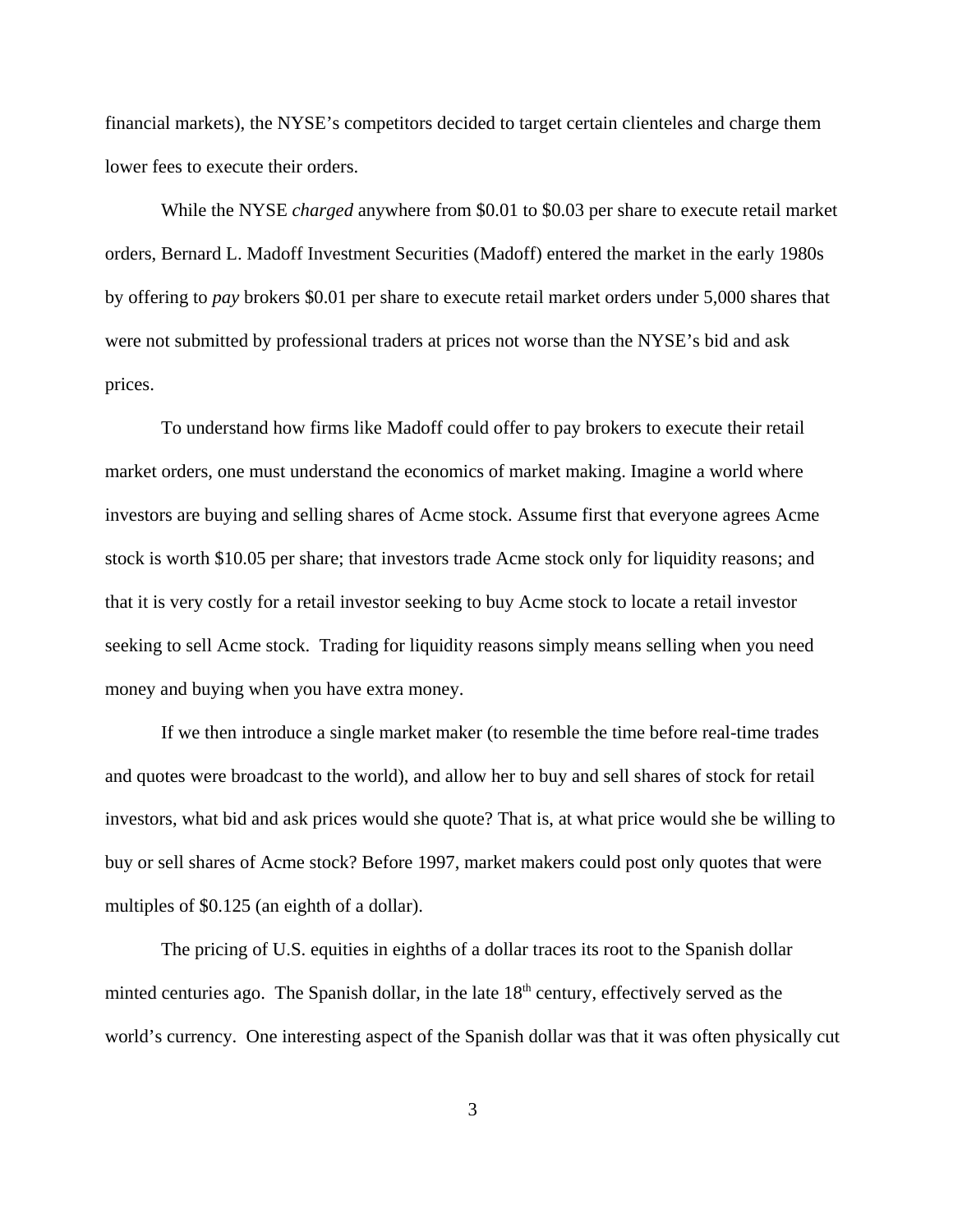into eights to make change (i.e., "pieces of eight"). Hence, the pricing of all NYSE stocks was due to the ability to cut a Spanish coin into eight different pieces. On June 24, 1997, the NYSE started pricing stocks in terms of sixteens (one sixteenth of a dollar). Starting January 29, 2001, all NYSE stocks were priced in terms of decimals (i.e., pennies) instead of fractional prices (i.e., 1/8 or 1/16 of a dollar).

Continuing with the example, if it cost market makers \$0.10 per share to execute a trade, the most competitive market that the market maker could quote (and stay in business) would be \$9.875 bid and \$10.25 ask. If it cost the market maker nothing to execute a trade, the most competitive market she could quote would be \$10.00 bid and \$10.125 ask. At these quotes, the market maker would earn \$12.50 on a round-trip trade of 100 shares (i.e., sell 100 shares at \$10.125 and purchase 100 shares at \$10.00).

While \$12.50 for a round-trip trade of 100 shares may not sound like much, it eventually adds up. The average daily trading volume in IBM stock in January 1983 was 990,804 shares. If the market maker bought 495,400 shares at the bid and sold 495,400 shares at the offer, she could earn \$61,925 in one day  $(= 495,400 \times 0.125)$ . In addition to these "liquidity costs," the NYSE also charged a fee of approximately \$0.03 per share for every transaction it processed.

Things in the real world are not quite as simple, of course. Perhaps most important, in the real world market makers face adverse selection risk – the risk of trading with people who know more than they do.

To understand the implications of adverse selection for the prices at which retail investors transact, let us now assume that in one week there is a 50% chance that Acme stock will be worth \$12.05 per share and a 50% chance that it will be worth \$8.05 per share. Think of it as the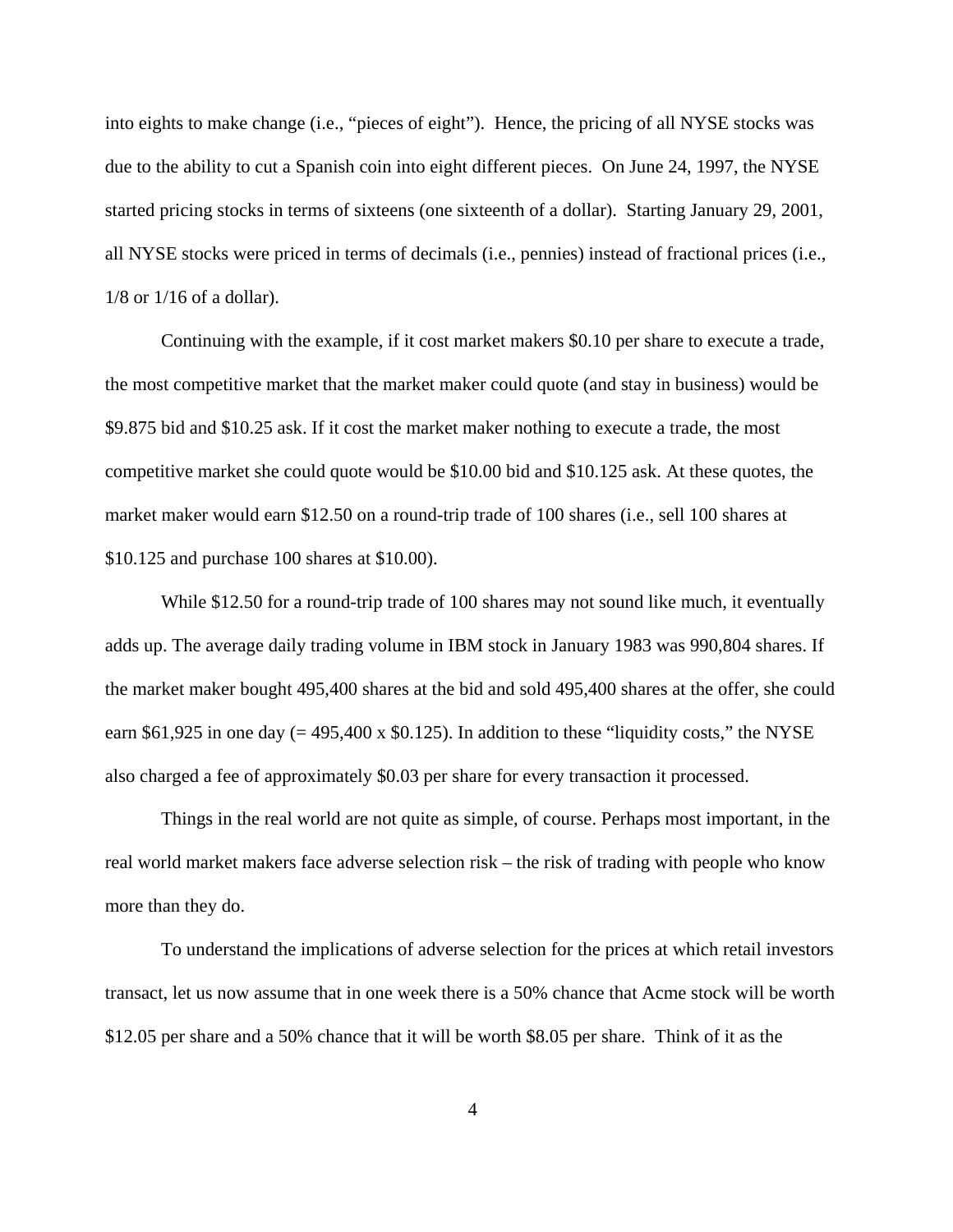company will announce its earnings in one week. There is a 50% chance of seeing a huge increase in earnings and a 50% chance of very poor reported earnings. Hence, the expected value of the stock is  $$10.05 (= 0.5 \times $12.05 + 0.5 \times $8.05)$ . Further assume that 20% of the investing population knows for sure where the stock price will be in one week (i.e., they know whether the company will report high or low earnings), while the other 80% continue to trade for liquidity reasons (i.e., they have excess cash or need cash).

Assuming for the moment that the NYSE is the only place to get a retail order executed, can the NYSE market maker continue to make a profit by posting quotes of \$10.00 to \$10.125? Suppose that she sells 100 shares to an investor at \$10.125. If she sells the shares to an investor trading for liquidity purposes, she expects to earn 100 x (\$10.125 - \$10.05 expected value) or \$7.5. If she sells the shares to an informed investor who knows where the stock price is headed, however, she expects to lose 100 x (\$10.125 - \$12.05) or \$192.5. Assuming that liquidity investors are equally likely to buy and sell stock, this implies that the market maker's expected profit from selling 100 shares at an ask price of \$10.125 is (0.8 x \$7.50 - 0.2 x 192.5) or -\$32.50.

In other words, the market maker will have to increase the ask price just to break even; she must raise her ask price to \$10.50 to avoid generating expected losses when selling shares. Similarly, she must reduce her bid to \$9.625 to avoid expected losses when buying shares at her bid price. Importantly, the widening of the spreads makes trading costs higher for all investors.

These two examples suggest that the bid-ask spread is a tool market makers use to cover both adverse selection risk and order processing costs. The examples also suggest that even when a market maker bears no adverse selection risk and has minimal order processing costs, there will be a positive bid-ask spread (and hence positive market making profits) when market makers are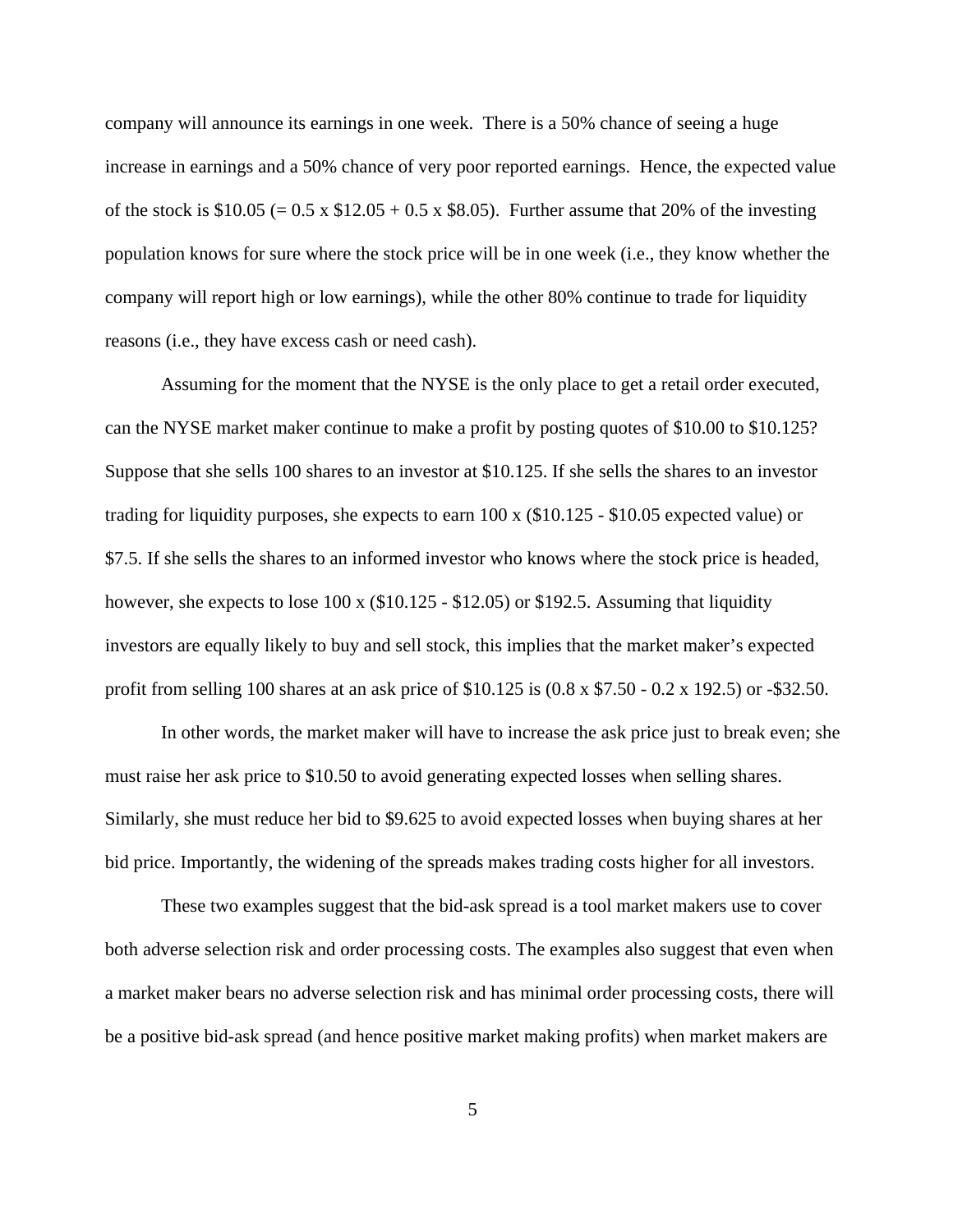required to post quotes on a coarse pricing grid (like eighths of a dollar). Finally, the examples suggest that market makers and other liquidity providers on the NYSE may have been making monopolistic profits before the requirement to provide real-time trade and quote information.

The presence of economic rents coupled with the ability to guarantee execution of orders at prices no worse than those prevailing at the NYSE attracted the interest of Bernard L. Madoff Investment Securities, which began paying brokers \$0.01 per share for their retail market orders. Madoff was very selective in the types of orders that it purchased – only orders thought to have been placed by uninformed investors trading for liquidity reasons. Madoff would pay for only small market orders (orders for under 5,000 shares), reasoning that anyone with value-relevant information would trade more shares.

Madoff also monitored the profitability of executing orders from particular brokers. If a broker began sending Madoff unprofitable orders, Madoff would stop taking orders from that broker. Hence, Madoff would take all the orders of Charles Schwab & Company (a major discount broker) while avoiding all orders from Brown and Company (a deep-discount broker with a high proportion of professional traders).

Madoff's success attracted other firms to enter the market making arena. The large brokers that sold Madoff orders even opened up market making operations on regional stock exchanges and began trading selectively against their own retail orders (see Battalio, Greene, and Jennings, 1998). Large brokers quickly realized that they could make even more money if they internalized the trades instead of sending the orders to either Madoff or the floor of the NYSE.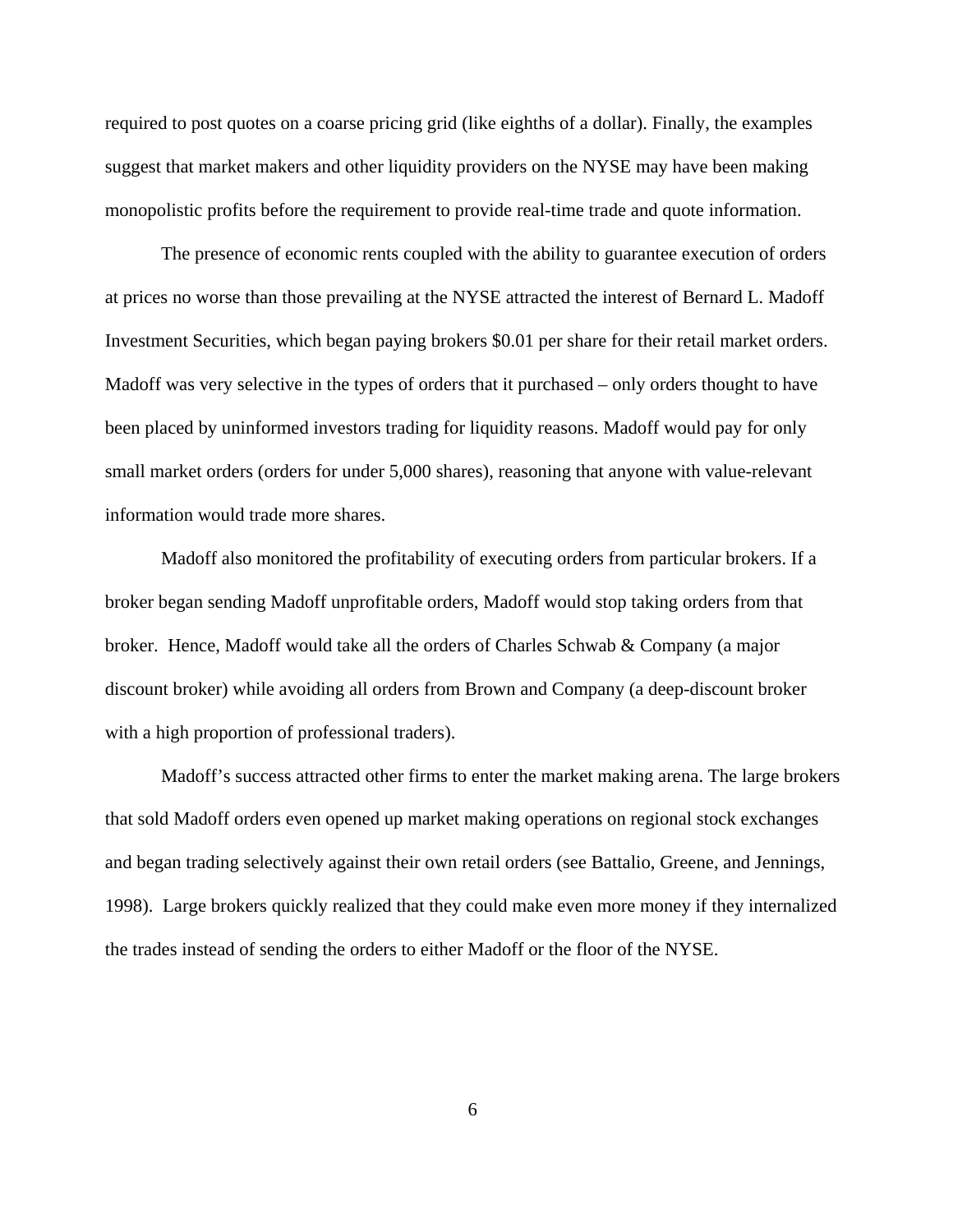Here is how Lehman Brothers decided whether to operate both as broker and as dealer, executing the order against its own account, or to operate simply as broker and route the order to the market with the best quote to be executed:

When a customer buys or sells a Big Board [NYSE] listed stock through Lehman Brothers, the order is sent to Lehman Brothers' computer, which decides whether the firm can trade the order against its own account for a profit or not. If yes, then Lehman Brothers takes the order and trades with itself in Cincinnati, where Lehman Brothers is a dealer. If the computer decides it is not a profitable trade for Lehman Brothers, the customer's order is sent to the Big Board or to some other exchange. ("How Street Turns Trades into Gold, 1993" )

Even though equity markets began quoting stock prices in pennies in 2001, reducing the potential profitability of paying for order flow, selling order flow and selectively internalizing it by acting as both broker and dealer persist. Indeed, the eleven brokers receiving 4 or 4.5 stars (the highest rating) in the 2004 *Barron's* online broker survey all receive some type of payment for their customer orders (see Table 1). This suggests that the coarse one-eighth (and later, onesixteenth) pricing grid is not the sole explanation for these practices.

Today, payment for order flow and internalization survives on the ability to avoid trading with those who know where the stock price is headed (i.e., informed traders). Purchasers and internalizers of order flow profit by executing presumably uninformed orders at quotes posted by market makers seeking to protect themselves against trading with better-informed parties.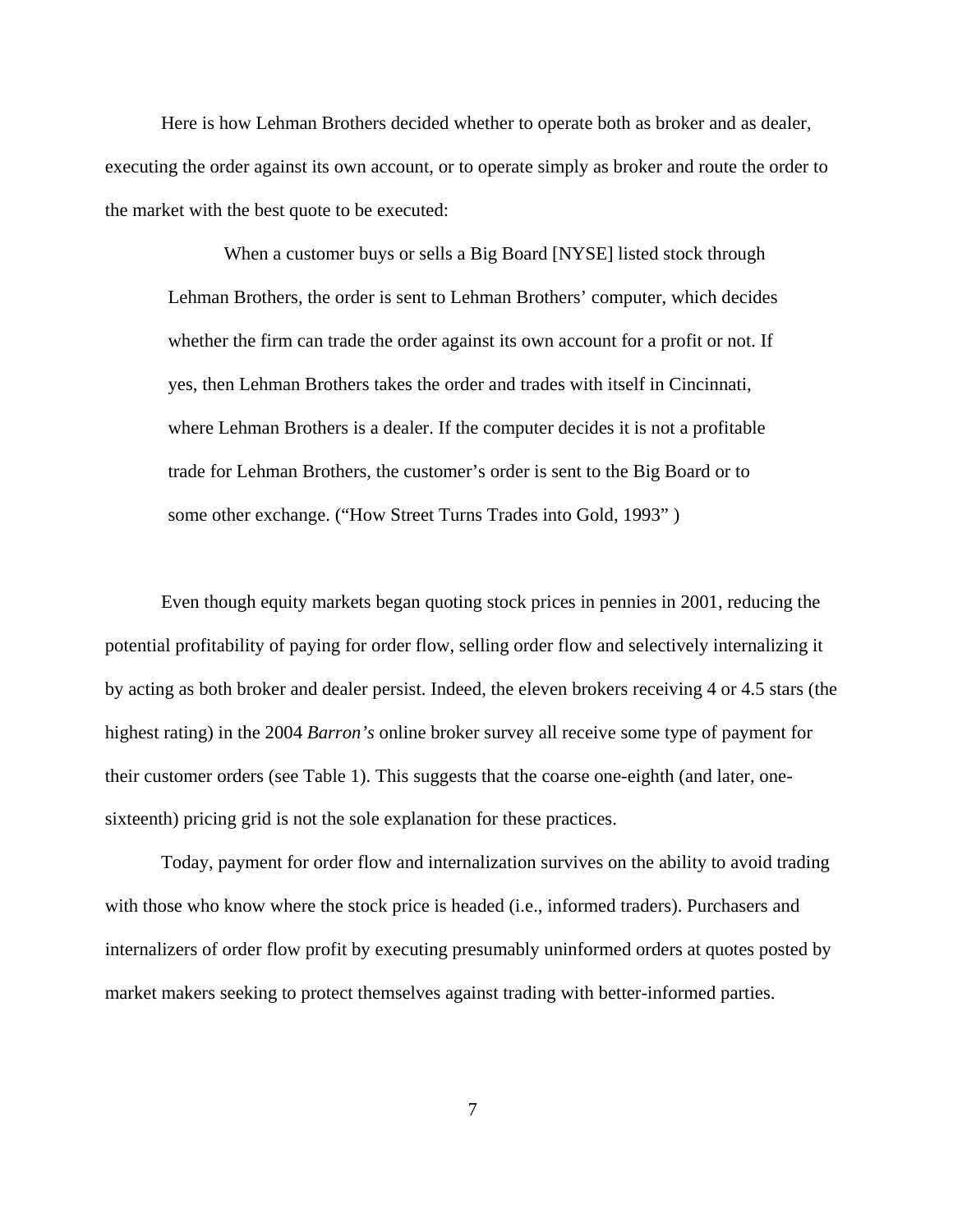There are at least four ethical issues with regard to payment for order flow and internalization. The first involves the broker's decision to participate in these practices by cherry picking the best customers for themselves instead of passing the order to the NYSE. How can a broker that either directly or indirectly takes the other side of its customers' orders provide best execution?

For example, suppose the market for Acme stock is currently 1,000 shares bid for at \$14.00 and 1,000 shares offered at \$14.25. The quoted depth is 1,000 shares. The specialist agrees to sell up to 1,000 shares of Acme to investors at the higher price of \$14.25. The same specialist agrees to buy up to 1,000 shares from investors at the lower price of \$14.00. It is important to notice that the ask price (i.e., the selling price) is higher than the bid price (i.e., the buying price). Effectively, the specialist is buying low (the bid price) and selling high (the ask price) with each trade that is transacted.

Assume an internalizing broker receiving a market order to buy 100 shares of Acme stock and a market order to sell 100 shares of Acme stock earns \$25.00 if it executes the market buy order at a price of \$14.25 and the market sell order at a price of \$14.00. That is, the internalizing broker will buy 100 shares at \$14.00 for a cost of  $$1,400 (= 100 \times $14.00)$  while simultaneously selling the same 100 shares at \$14.25 for  $$1,425 (= 100 \times $14.25)$ . In this example, the selling proceeds is \$25 higher than the purchase cost  $(\$25 = \$1,425 - \$1,400)$ . Yet is this the best possible price the broker could have given its customers?

Why not simply allow the two orders to interact with each other, at a price of \$14.12? This would give each order price improvement of approximately 12 cents per share. That is, the cost to purchase the shares will be lower for the buyer and the proceeds will be higher for the investor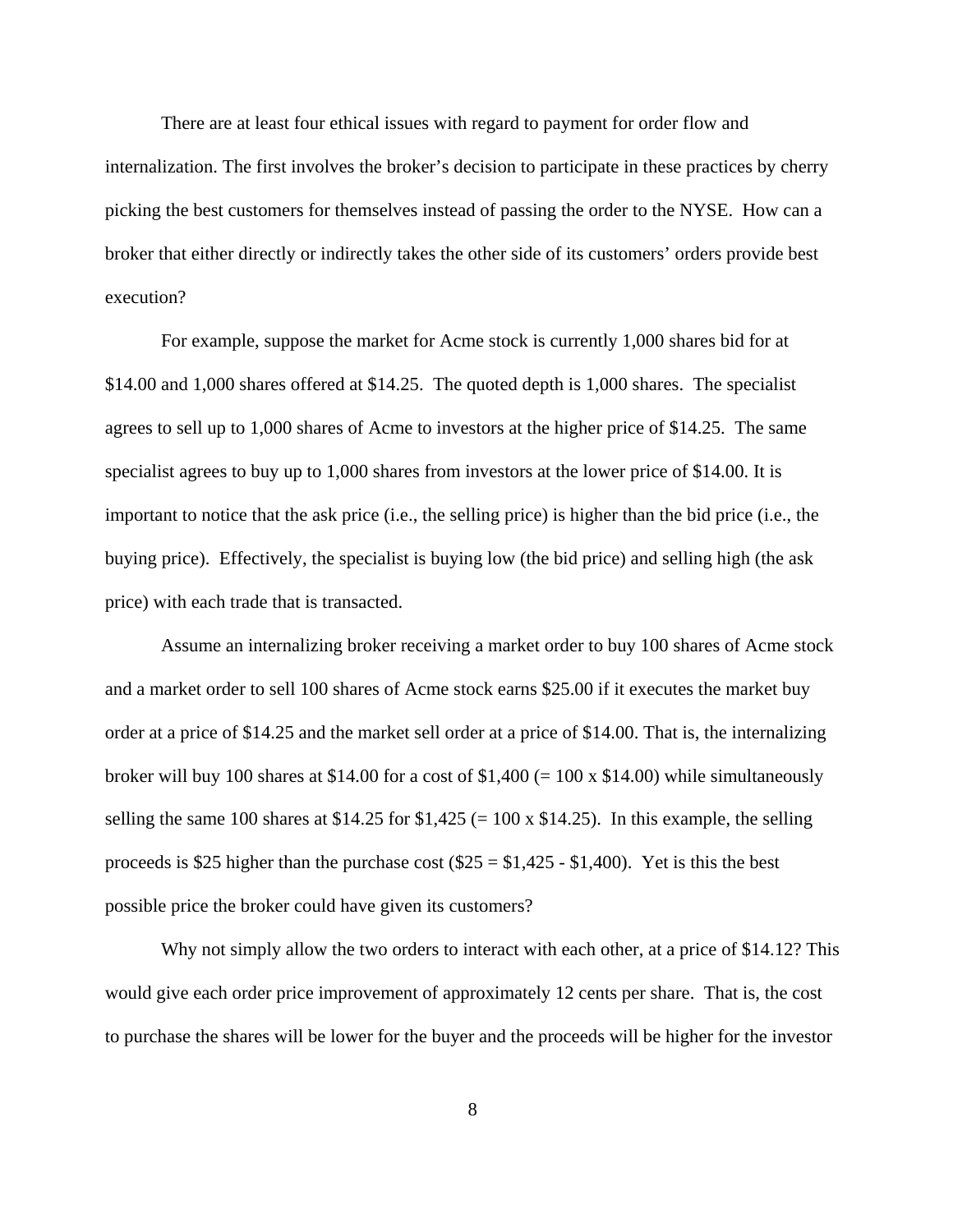choosing to sell the shares. So both sets of investors (the buyer and the seller) will be better off if the broker simply allowed the shares to interact with each other. But note this also would reduce the broker's dealer profit (excluding commission) on the transactions to \$0.00.

Clearly, the broker's motivation to generate dealer profits is at odds with its fiduciary responsibility to obtain the best execution price for the customer. When brokers internalize orders, they profit twice: They receive cash commissions from the customer, and they generate profit when crossing the buy order with an offsetting sell order.

Another ethical issue comes out of using prices established elsewhere to execute purchased or internalized trades. When they free-ride on prices established by primary markets like the NYSE, purchasers and internalizers of order flow may aggravate the adverse selection problem faced by those responsible for posting quotes on the NYSE. Recall that our market maker was forced to widen her quotes when there was a chance she might buy stock from an investor who knew the stock was overvalued or sell to a trader who knew the stock was undervalued.

The introduction of market makers that can selectively execute orders placed by uninformed investors only increases the odds that the executor of last resort (i.e., the NYSE specialist that is required to post reasonable quotes) will trade with a better-informed investor. That is, by cherry picking the best trades for themselves while sending toxic trades (i.e., informed trades) to the NYSE, investors may be made worse off. In theory, this forces the NYSE market maker to lower the bid price and raise the ask price even more. Thus, the introduction of purchasers and internalizers of order flow may cause the prices quoted in the primary market (i.e., the NYSE) to deteriorate, making all investors worse off.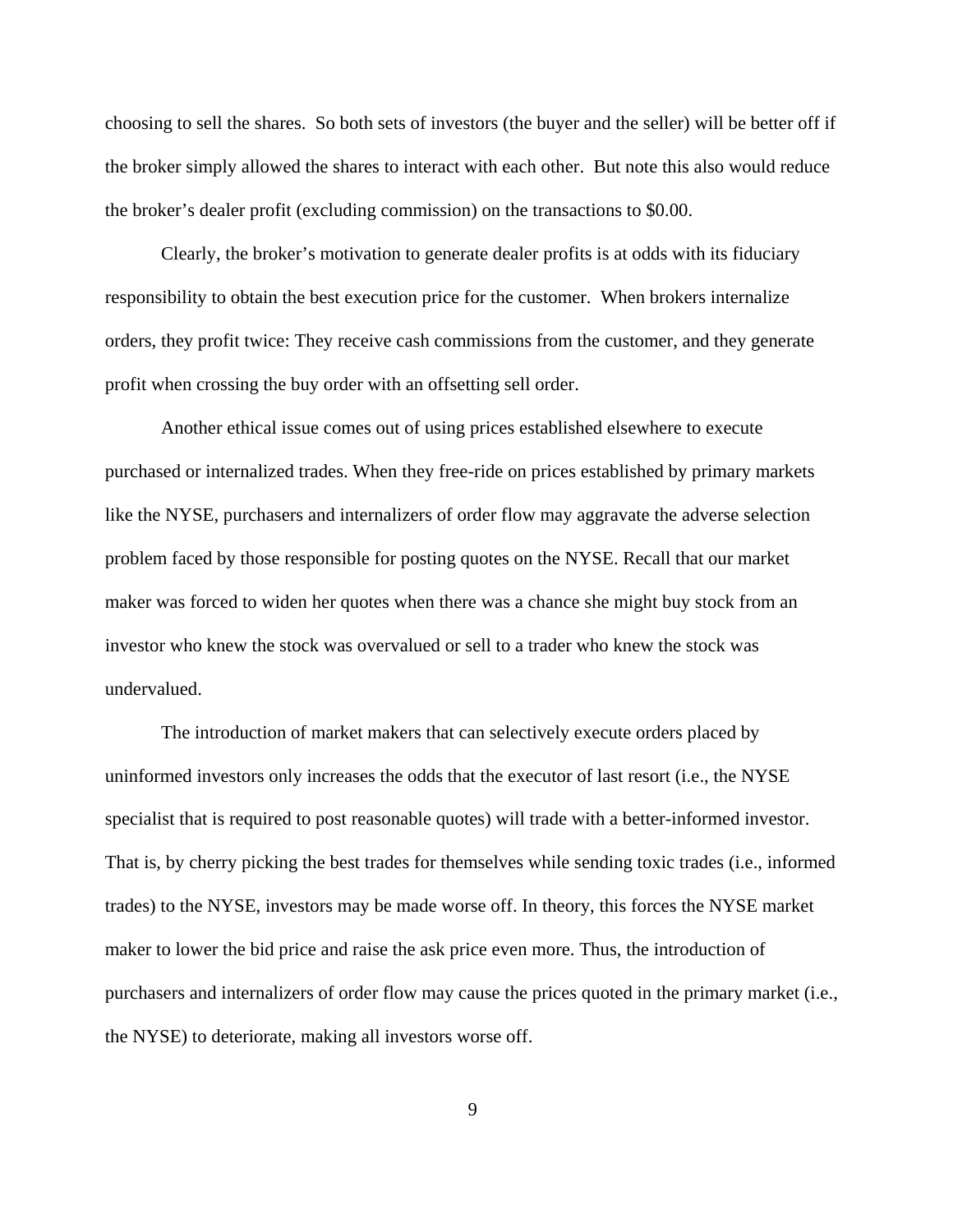Clearly, Madoff is picking only the best customers to trade with. As noted earlier, Madoff agreed to purchase only uninformed trades of less than 5,000 shares. One core question is whether or not it is ethical to "cherry pick" customers. At the outset, the immediate answer would seem to be no. After all, isn't finding the right customers at the base of most organizational strategies? However, more in depth thinking reveals that there are ramifications of such a cherry picking strategy.

One example is lending - if my bank only lends to attractive customers (i.e., those with no chance of default) it means that there is a category of people, primarily those who need the money the most, who will not have access to the money or will have fewer, less attractive alternatives available to them. As this happens, current inequities become larger with the rich getting richer and the poor getting poorer.

Given that Madoff and other intermediaries reject all trades that appear to be coming from informed traders (that is, traders that seem to know where the stock price is going), is it discriminatory to select on "smartness"? Imagine if the hotel industry started denying rooms to people who could read the hotel bill and thus would not notice overcharges? Hence, our paper raises the issue of whether "cherry picking" of customers is unethical because it may lead to excessive profits, result in discrimination, and involve preying on the inadequacies of the consumer.

Should we outlaw payment for order flow and its close cousin, internalization? Are these practices evidence of a market failure in which greed triumphs at the expense of ethics? In support of their arguments, opponents of these practices note that brokers are getting rich at the expense of their customers by selling or internalizing their orders. As an example, through the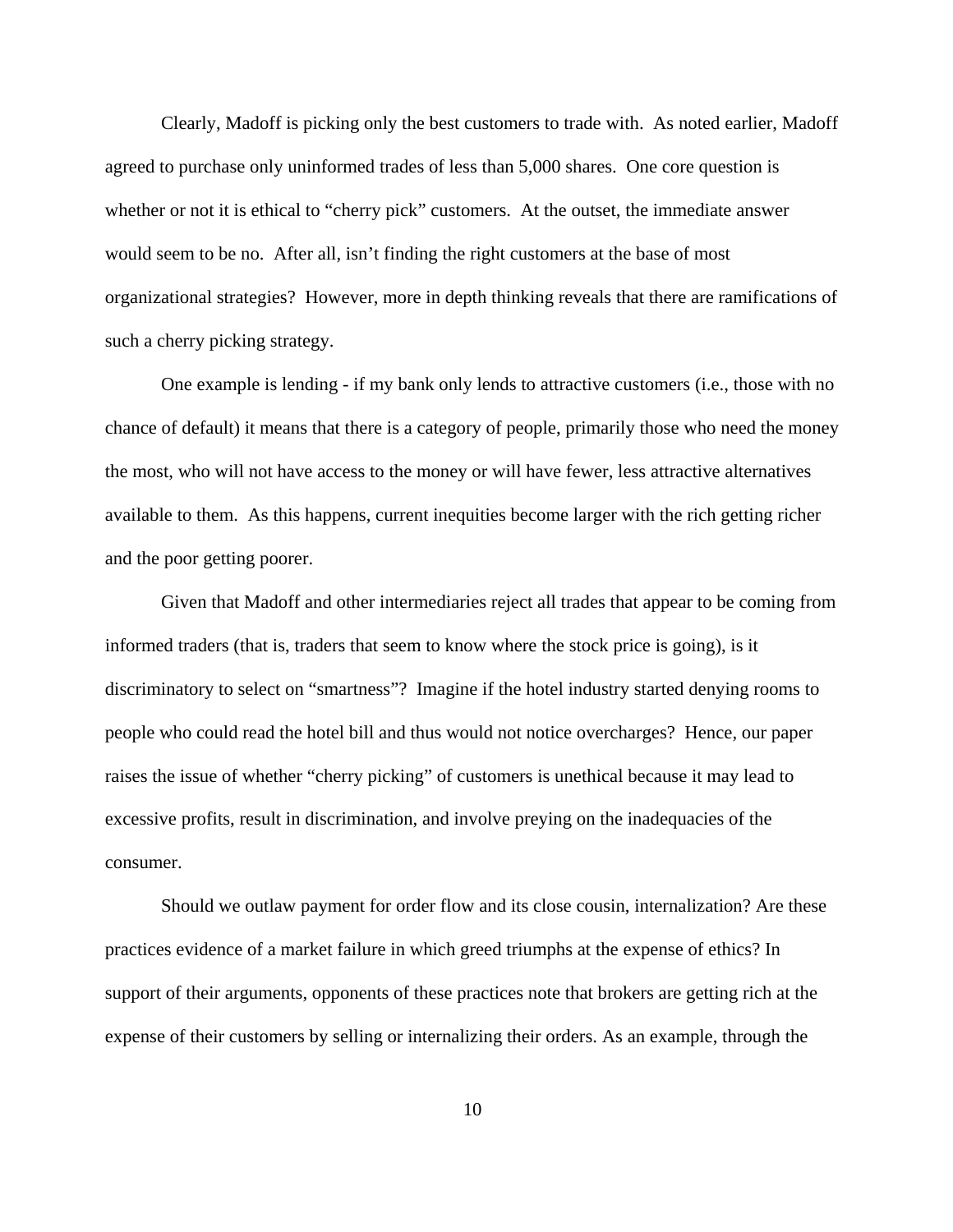first nine months of 2005, OptionsXpress, a leading broker in the option market, had earnings of \$63,751,000. Payments made to OptionsXpress for order flow accounted for 26.2% of these earnings. Opponents claim that these payments should be passed directly to customers.

Underlying the feeling that "something just isn't right" with payment of order flow, is the notion of "excess" profits. If these intermediaries, like OptionsXpress, were barely above solvency, would we have the same negative to reaction to their huge profits? Is what the intermediaries doing unethical or is it unethical because they are so successfully profiting from it? The amount of profit being made, or put another way, the inequities in profit, may be one of the boundary conditions that shift the perceived responsibilities to the firm and away from the buyer.

However, are the excess profits eventually finding their way back to the retail customers? In a 1993 *Associated Press* article, Bernard Madoff, head of Madoff Investment Securities, stated that his firm "saved investors \$64 million in 1992 alone." Clearly, he is mistaken. Doesn't he mean that his firm enriched brokers by \$64 million in 1992? That is, the \$64 million was passed directly to the brokers by Madoff. And, what about the profit earned by Madoff? Specialists on the NYSE must trade with anyone willing to buy or sell shares at the posted prices; Madoff can choose with whom it trades. This allows Madoff to profit seemingly at the expense of specialists on the NYSE.

Implicit in Madoff's claim that his firm saved investors \$64 million is the assumption that brokers did not keep the money for themselves. Is Madoff assuming that stock brokers are benevolent? Absolutely not. He is assuming simply that brokers, in an effort to increase or maintain market share, compete with each other for customers.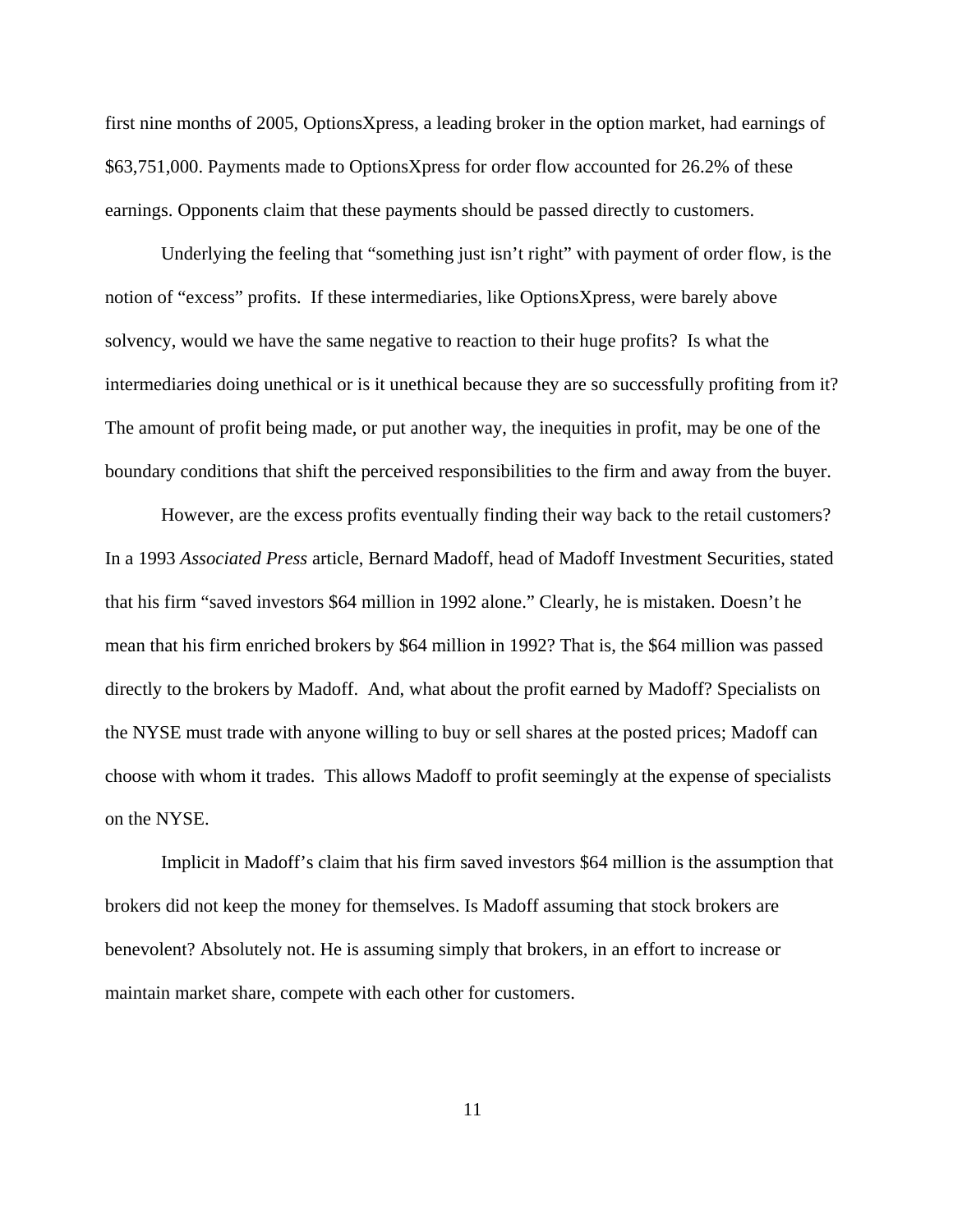One way brokers compete for customers is through commission schedules. Madoff's assumption is that the \$64 million his firm paid to brokers ultimately flowed back to consumers in the form of lower brokerage commissions. If this is a valid assumption assuming a competitive brokerage market, we might expect to see lower commissions for brokers that sell or internalize their order flow than for brokers that do not have access to this profit.

Battalio, Jennings, and Selway (2001) ask whether investors who use brokers that sell or internalize orders pay lower net trading costs (brokerage commission plus execution price) than other investors. They conclude that "the net trading cost of the broker refusing order-flow payments does not dominate the net trading cost of all brokers selling order flow" and that "orderflow payments do not unambiguously harm traders" (p. 39). These results hold today even when NYSE stock prices are quoted in decimals. Thus, investors who use brokers who sell or internalize orders do not appear to be harmed.

Recall that all the top eleven online brokers in our Table 1 according to *Barron's* accepted payment for their customers' orders. How can payment for order flow be so bad if the brokers at the top of brokerage surveys are all doing it? A related issue arises in thinking about the above issues. If this is the best that the customer can get, what is wrong with it? That is, shouldn't it be 'buyer' beware? The customers do not have to engage in these stock transactions.

Clearly though, this argument has boundary conditions as well. What if the customers have to engage in these transactions? It would seem that in situations in which people had few or no alternatives (i.e, the women in a Bangladesh village who had to pay intermediaries exorbitant lending fees), this would be unethical behavior.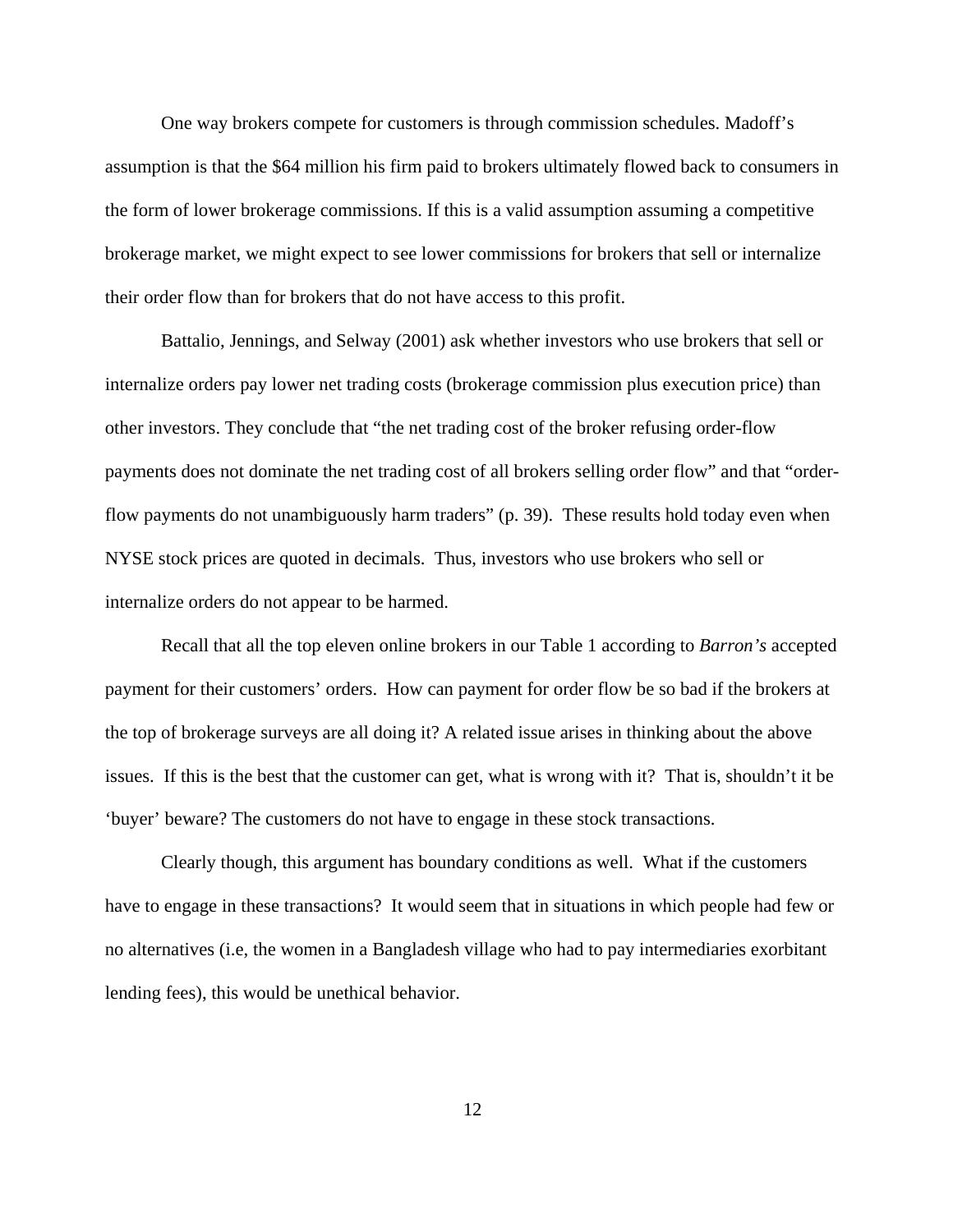A similar issue arise when one thinks of the NYSE. The exchange doesn't have any alternative as they cannot cherry pick their customers. Is it unethical for the intermediaries to take advantage of the NYSE's lack of alternatives?

The idea that competition and transparency, our fourth ethical issue, will fix things is consistent with the SEC's approach to dealing with payment for order flow and internalization. On January 30, 2001, the SEC adopted Rules 11Ac1-5 (now Rule 605) and 11Ac1-6 (now Rule 606) to improve public disclosure of order execution and order routing practices. Now clearly the SEC should not get all of the credit for increasing disclosure requirements. Investor outrage and pressure from Congress also assisted in improving disclosure by brokers.

Rule 11Ac1-5 requires market centers to make available monthly reports that include "uniform measures of execution quality." Rule 11Ac1-6 requires broker-dealers that route customer orders in equities and options to identify quarterly where they route customer orders for execution and to disclose whether or not the executing venue provides compensation for the orders.

However, is the assumption that competition and transparency will resolve ethical issues erroneous? It seems that the SEC believes that competition and transparency can fix all the problems with payment for order flow.

Boehmer, Jennings, and Wei (2006) explore whether these new disclosure requirements have affected order routing decisions by brokers. They find that stock exchanges reporting low execution costs and fast executions subsequently receive more orders. The intuition is that brokers like Charles Schwab face competitive pressures to route orders to low-cost or fast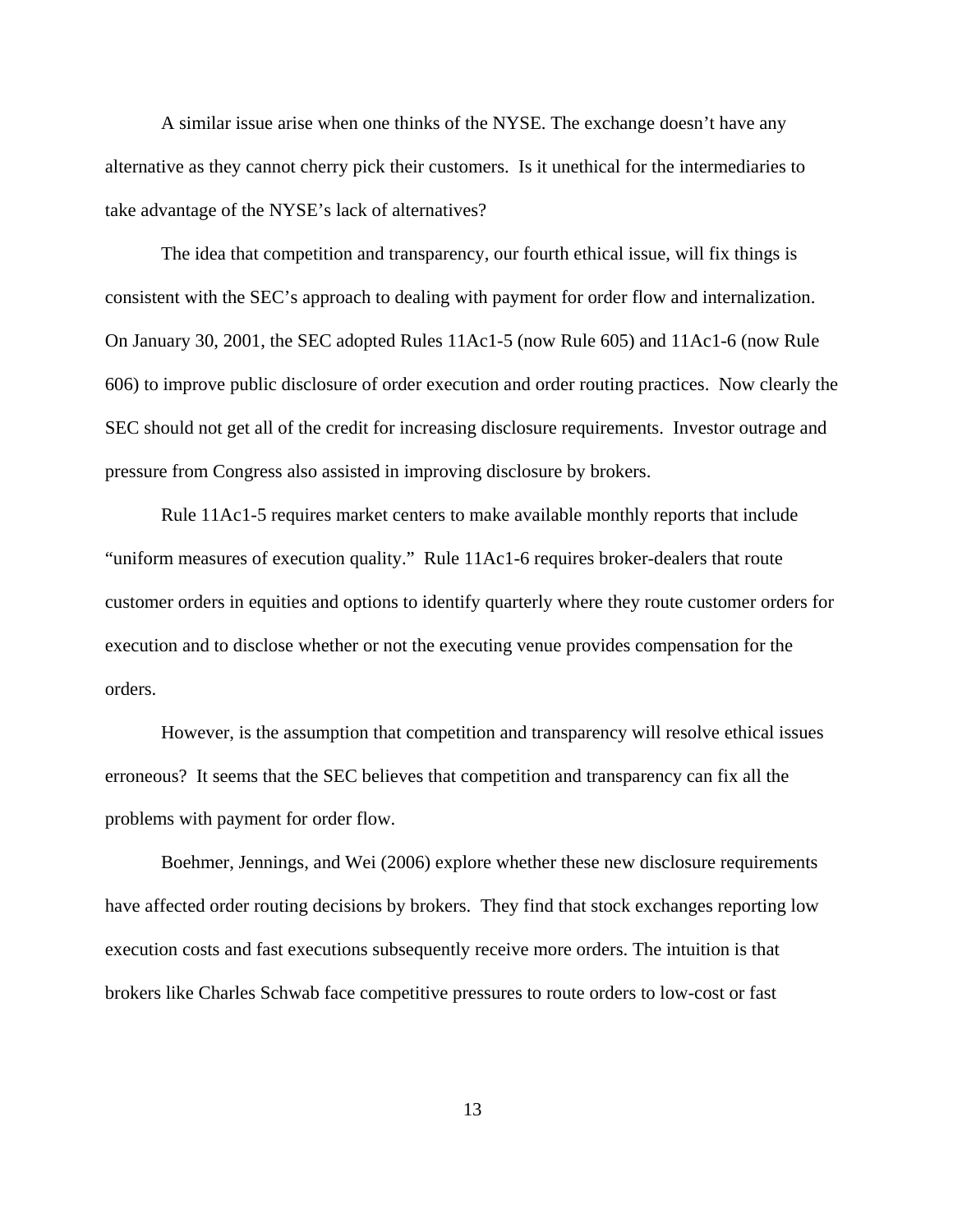execution venues. Thus, the conclusion from the Boehmer, Jennings, and Wei (2006) study is that competitive pressures lead to savings for investors.

One reason brokers appear to pass savings on to investors in the form of lower commission costs is competition. There are many brokers competing for a fixed number of investors who can move from one broker to another at a trivial cost. When there is limited competition or a high cost to moving accounts, (for high-quality investment bankers, see Chen and Ritter (2000) and Loughran (2005), for mutual funds, see Houge and Wellman (2005) and Ackermann and Loughran (2007)), there appears to be more unethical behavior other than payment for order flow.

On the whole, payment for order flow, although it sounds unethical, appears to be beneficial for investors. Since 1975, investors have seen a dramatic decline in commission costs. Part of this decline has occurred because payments for order flow are passed back to investors due to brokerage house competition.

In attempting to make stock prices on the NYSE more transparent to investors not physically standing on the trading floor, the U.S. Congress made a noble attempt to improve investor welfare. Yet, the availability of quoted prices on the NYSE allows intermediaries to skim off the high-value uninformed trades for themselves, leaving the potentially more toxic orders for the NYSE specialist (see Battalio, 1997).

Is it ethical for intermediaries to play by these rules? Our answer to the question is yes. Transparency is an important ingredient in well-functioning financial markets. Although the NYSE specialist since 1983 gets a smaller percentage of the uninformed trades because it is forced to broadcast real-time quotes, investors have gained tremendously through greater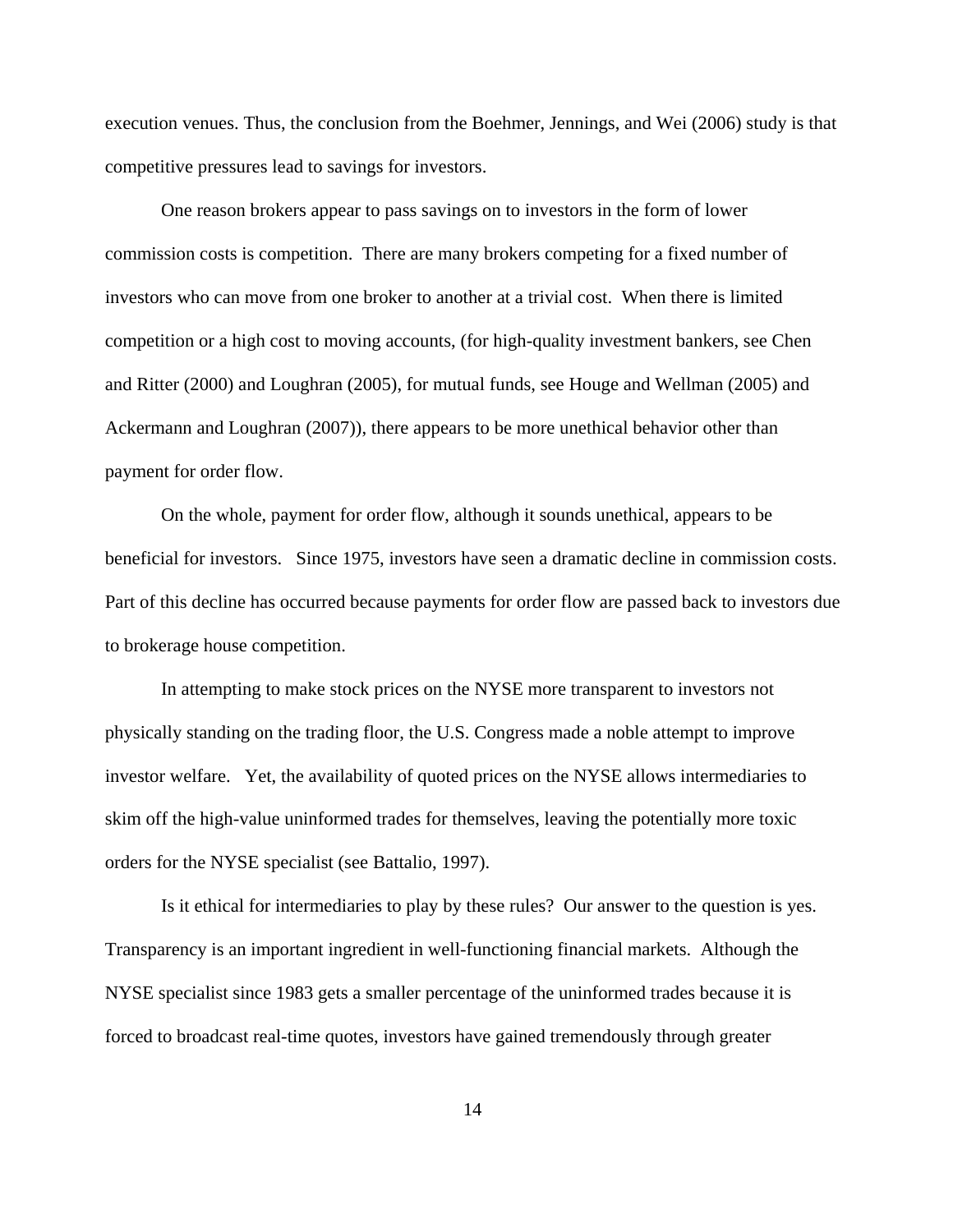transparency in prices. Further, if this quoted price transparency were really hurting the specialist firms to the point of going out of business, the SEC would probably step in and fix the regulation.

Throughout this paper dealing with the ethical issues related to payment for order flow, we have raised the following four questions: is it unethical to "cherry pick" customers; is it always 'buyer' beware; is there such a thing as too much profit; and is the assumption that competition and transparency will resolve ethical issues erroneous? One area of future research is to examine how greater broker competition in the options market may have led to lower option commissions for retail investors and whether it was ethical for Congress in 1975 to force the NYSE to broadcast its prices for free. While it looks now as if payment for order flow is good, at some point will all the uninformed trades be routed away from the NYSE? If all the uninformed trades are sent elsewhere, there is a real possibility that the market will fail to function.

Clearly, we are not at the point where markets will collapse because the specialist is handling only toxic trades. At the same time, there is some possibility that in the pursuit of transparency, Congress may have planted seeds of market failure by allowing intermediaries to free-ride at the expense of the NYSE specialist. These are interesting questions for future research.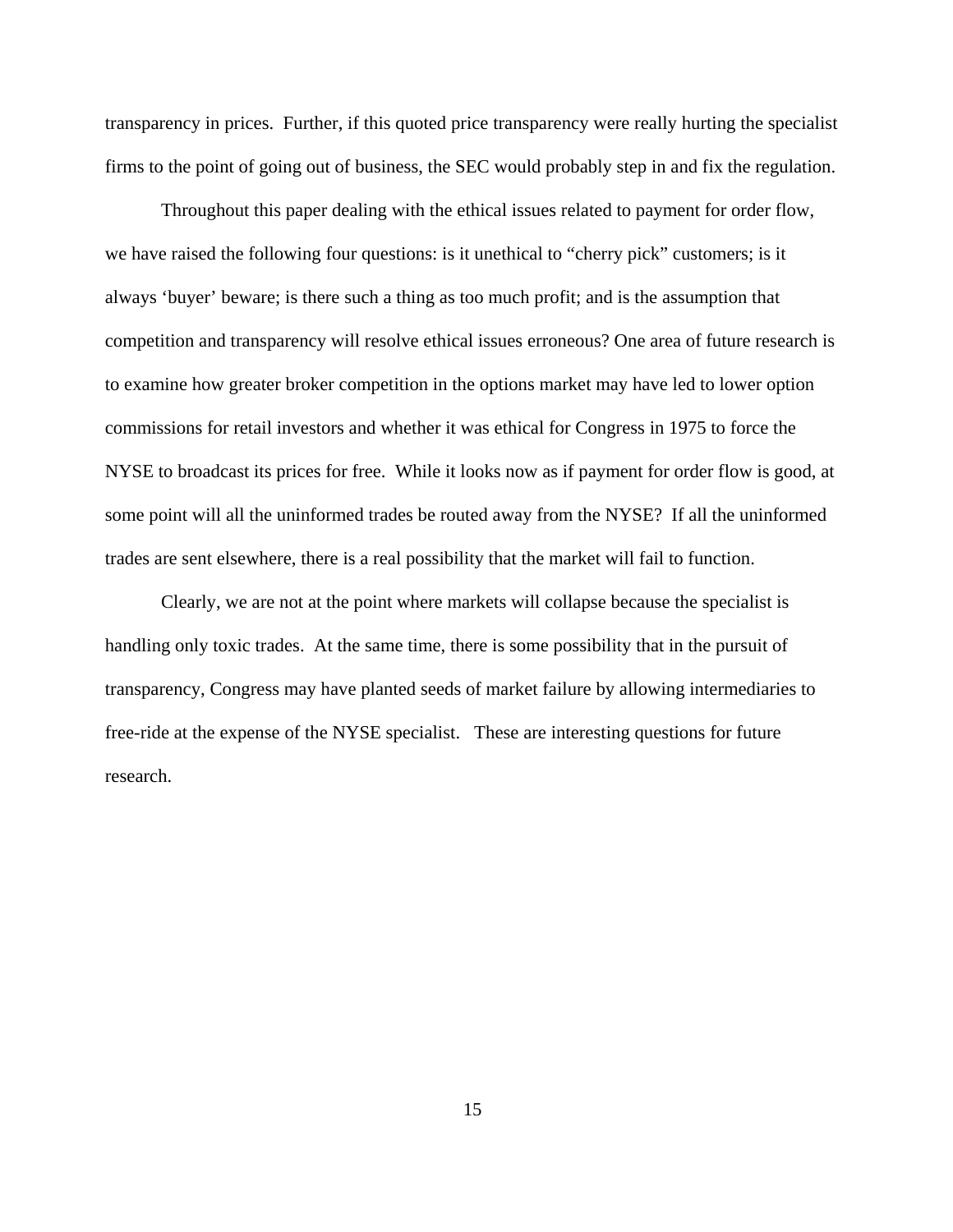### **References**

- Ackermann, C., and T. Loughran: 2007, 'Mutual Fund Incubation and the Role of the Securities and Exchange Commission,' *Journal of Business Ethics* vol. 70, 33-37.
- Battalio, R.: 1997, 'Third Market Broker-Dealers: Cost Competitors or Cream Skimmers?,' *Journal of Finance* 341-352.
- Battalio, R., J. Greene, and R. Jennings: 1998, 'Order Flow Distribution, Bid-Ask Spreads, and Liquidity Costs: Merrill Lynch's Decision to Crease Routinely Routing Orders to Regional Stock Exchanges,' *Journal of Financial Intermediation* 7, 338-358.
- Battalio, R., R. Jennings, and J. Selway: 2001, 'The Relationship Among Market-Making Revenue, Payment for Order Flow, and Trading Costs for Market Orders,' *Journal of Financial Services Research* 19, 39-56.
- Boehmer, E., R. Jennings, and L. Wei: 2006, 'Public Disclosure and Private Decisions: Equity Market Execution Quality and Order Routing,' forthcoming in *Review of Financial Studies*.
- Chen, H.-C., and J. Ritter: 2000, 'The Seven Percent Solution,' *Journal of Finance* 55, 1105-1131.
- Houge, T., and J. Wellman: 2005, 'Fallout from the Mutual Fund Trading Scandal,' *Journal of Business Ethics* 62, 129-139.
- "How Street Turns Trades into Gold." *Wall Street Journal*, February 16, 1993.
- Loughran, T.: 2005, 'NASD Rule 2110 and the VA Linux IPO,' *Journal of Business Ethics* 62, 141-146*.*
- Macey, J., and M. O'Hara: 1997, 'The Law and Economics of Best Execution,' *Journal of Financial Intermediation* 6, 188-223.

"Paying for Stock Orders: Bribery or Competitive Edge?" *Associated Press*, May 16, 1993.